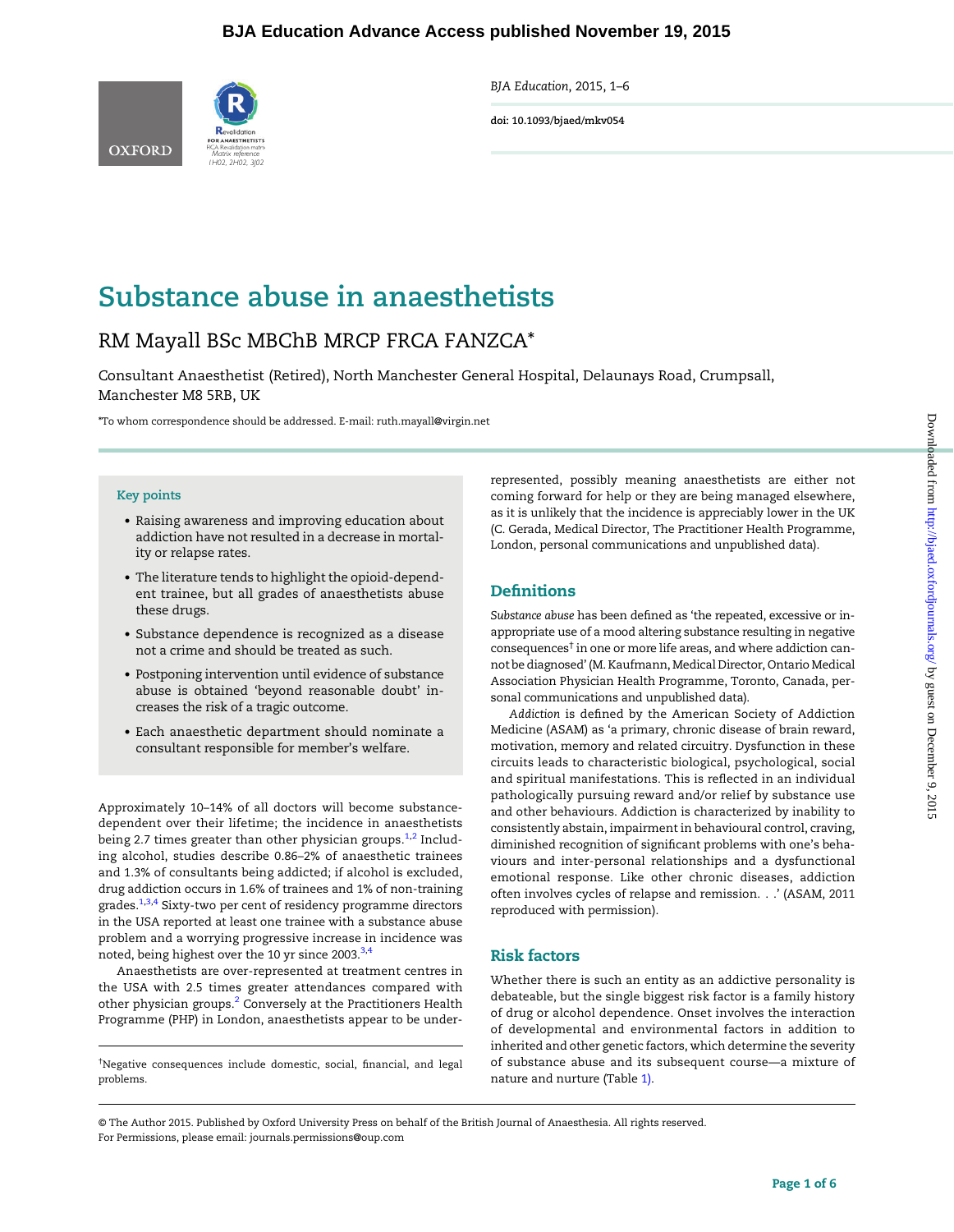<span id="page-1-0"></span>A common misconception is that anxiety, depression, or both are the cause of substance use. They may well be a contributory factor, as is job-related stress, but more often than not they are the result of chronic substance abuse, especially where alcohol is involved. In the majority of cases, mood problems resolve with abstinence and so tend not to be treated immediately. Those who do have a co-morbid diagnosis need close psychiatric support.

It is possible to become physically dependent on a drug and suffer withdrawal if it is stopped abruptly, but not be addicted by definition, unless the hallmark signs of craving, loss of control, and compulsion are present.

## Patterns of substance abuse

Among trainees, the main drugs abused are:<sup>3,[4](#page-4-0)</sup>

- (i) i.v. opioids (fentanyl in 64%),
- (ii) alcohol (35%),
- (iii) marijuana (14%),
- (iv) cocaine (12%),
- (v) hypnotics (midazolam in 12%),
- (vi) oral opioids (10–14%),
- (vii) anaesthetic agents [propofol 5–8%; inhalation agents (including nitrous oxide) 2–3%].

Fifteen per cent used drugs before commencing anaesthetic training, 22% abused more than one drug, $4$  and 18% died or nearly died without family or work colleagues being aware of there being a substance abuse problem.<sup>[1](#page-4-0)</sup>

Fentanyl and its derivatives are responsible for up to 20% of admissions to specialist physician treatment programmes in the USA (P. Earley, Earley Consultancy, Georgia Professionals Health Program, Atlanta, GA, USA, personal communications and unpublished data). The onset of tolerance and addiction are rapid, as more risks are taken to divert increasing amounts for personal use, so raising the likelihood of being discovered. Fentanyl abuse

#### Table 1 Risk factors for the development of substance abuse disorders

Risk factors for developing substance dependence In general

- 1. Parental history of alcohol or drug abuse (even when adopted at birth)
- 2. Childhood abuse—physical, emotional, or sexual
- 3. Dysfunctional family/lack warmth and support
- 4. Having another mental health disorder
- 5. Being male<sup>[4](#page-4-0)</sup>
- 6. Experimenting with drugs/alcohol at young age
- 7. Peers who use drugs
- 8. Tendency for doctors to self-medicate
- 9. Sense of professional immunity from addiction

Additional risk factors specific to anaesthetists

- 1. Direct contact with drugs (we are the only doctors to give drugs directly, rather than by proxy via a prescription)<sup>[5](#page-4-0)</sup>
- 2. Daily exposure to highly potent and addictive opiates and sedatives—drugs most other doctors do not encounter<sup>[5](#page-4-0)</sup>
- 3. Drugs are immediately available
- 4. Only a small volumes are required, so easy to remove (divert)
- 5. Drug abuse as a student may encourage trainees to enter the speciality hoping for easy drug access
- 6. Sensitization to fentanyl and propofol by aerosol contamination in the theatre atmosphere have been proposed and discussed<sup>5[,6](#page-5-0)</sup> (but in the author's opinion also, is unlikely at the nanomolar concentrations described)

appears to occur in a younger age group than alcohol problems, as it is usually detected much earlier in the course of events (the median time to abuse being discovered is [4](#page-4-0) months), $4 \text{ com}$ pared with alcohol abuse which may take many years before detection (Fig. 1). Doses of up to 500 µg (10 ml) of fentanyl per day are common, but over 50 ml has been reported. Despite various methods to tighten control over opioids, $1,4$  the incidence would not appear to be decreasing, $4$  as addicts become very resourceful—fentanyl can even be extracted from transdermal patches using a microwave oven. Many substance abusers report prior use of minor opioids, in particular codeine, but on trying fentanyl, never turn back. After long-term intake, opioid tablets can exhibit the same classic opioid withdrawal seen with fentanyl, so should not be dismissed as 'milder cases' of addiction.

Propofol—first use to detection is also usually within 4 months. Craving and compulsion can be particularly intense, resulting in some users inserting an indwelling i.v. cannula for increasingly frequent top-ups. Intoxication commonly results in minor trauma and road accidents; withdrawal signs include anxiety and diaphoresis. Propofol users are often 'polyaddicts', predominantly female, and have frequently have a history of early life trauma, depression (in the family and self), and a high frequency of rela-tives with substance dependence.<sup>[6](#page-5-0)</sup> Propofol abuse is associated with a high mortality (28–4[5](#page-4-0)%).<sup>5,[7](#page-5-0)</sup> Acquisition for personal use is relatively easy, since unlike major opioids, the use of propofol is not tightly monitored in the UK or in Australia.

Inhalation agents when abused are also associated with a high mortality (26%), with 22% of anaesthetic departments surveyed in the USA identifying at least one case.<sup>[8](#page-5-0)</sup>

Whereas alcohol remains the first choice of drug when all doctors are considered, 2015 figures from Australia<sup>7</sup> represent a considerable change from previous patterns seen among anaesthetists. Propofol was implicated in a remarkable 41% of substance abuse cases, with 32% using major opioids and 27% alcohol.<sup>7</sup>



Time course of addiction

Fig 1 The relative addictive potential of several drugs. The intent is to display the concept visually; therefore, no numerical values are given. Alcohol dependence typically requires years to become apparent, whereas addiction to sufentanil occurs almost instantaneously. The rate of onset of addiction is directly related to the potency of the drug abused. Reproduced and Adapted with permission from WP Arnold III, Millers Anesthesia 6th Edn. 2005; 3167.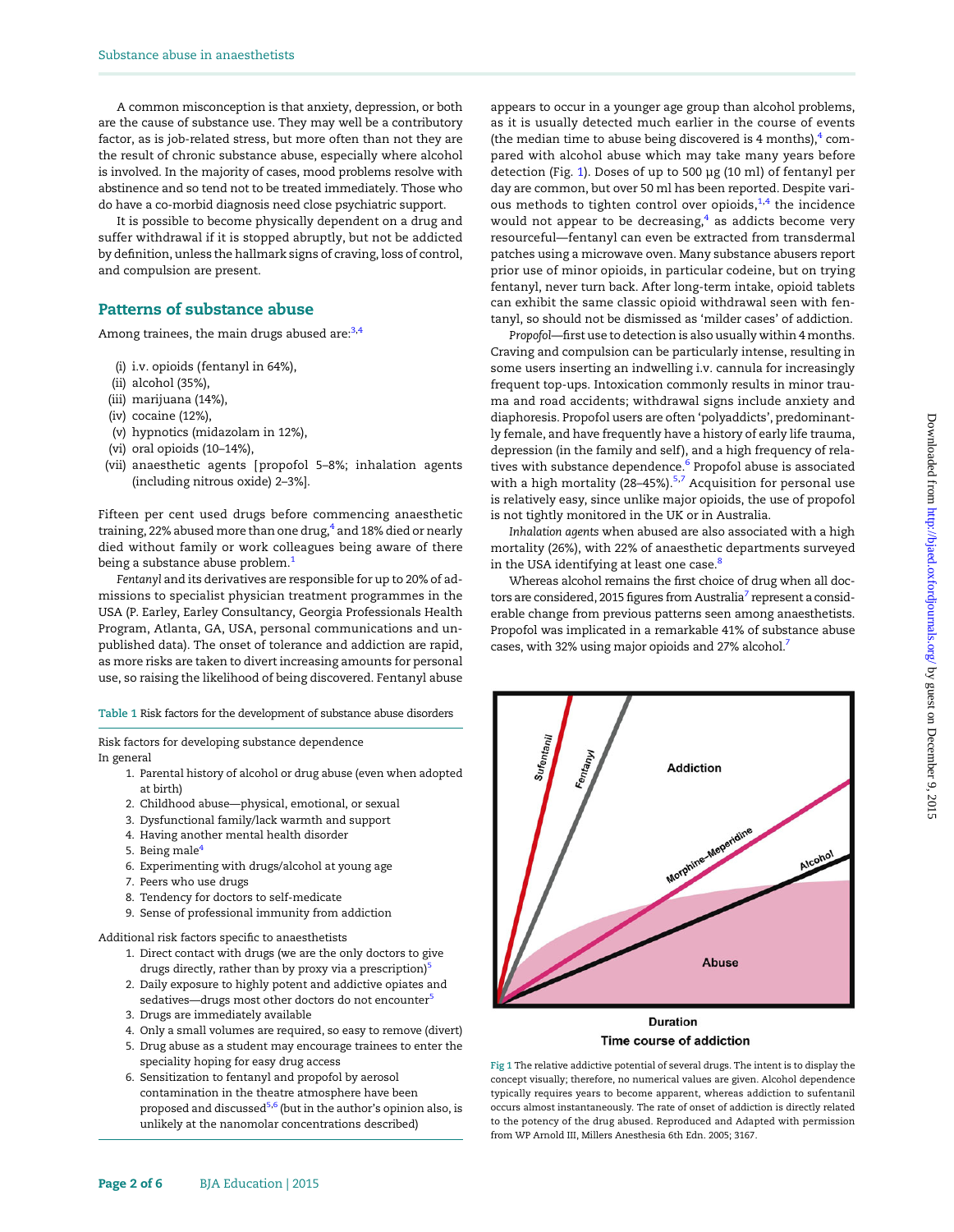Interestingly, intoxication and witnessed use were more common modes of presentation than the usual behavioural signs. This could be demonstrative of the profound craving and compulsion described with propofol and fentanyl driving the addict to be less risk averse and use the drugs in situations where they are more likely to be caught out. Over half these cases were consultants; Skipper and colleagues'<sup>[2](#page-4-0)</sup> study of consultants found opioids to be the drug of choice in 55%—both reminders that opioid abuse is not a problem exclusive to trainees.

## Signs of substance use

Although behavioural changes are the most frequent indicator addicts usually continue to maintain a professional demeanour and function at a surprisingly high level $9$  but when physical and behavioural changes do become noticeable, the disease process is often well advanced. Any suspicions must therefore be treated seriously and acted upon at the earliest opportunity. When the substances abused are anaesthetic drugs, an addict will ensure they are always at work in the theatre environment to maintain their supply. Conversely, an alcoholic will try to stay away from work as much as possible.

Signs and symptoms of substance abuse may include:

- 1. Decreased performance, unreliability, disorganization, unexplained absenteeism.
- 2. Lateness (although will often arrive in the workplace very early, to draw up drugs for cases unsupervised).
- 3. Requesting extra shifts (especially weekends), working late, favouring long lists to maximize drug access.
- 4. Preference for working alone.
- 5. Offering to prepare drugs for day lists before going home after a night shift.
- 6. Offering to draw up drugs for cases in other areas of the hospital.
- 7. Willingness to attend calls (often fictitious) out of main theatre environment (excuse to prepare drugs).
- 8. Offering to cover colleagues for breaks.
- 9. Frequent requests for toilet or refreshment breaks (with a change in mood or pin-point pupils on return).
- 10. Nasal rubbing/itching or drowsiness after drug 'top ups'
- 11. Nasal discharge, yawning, tears, pallor, sweating, piloerection, feeling cold if withdrawing from drugs.
- 12. Suspicious or protective behaviour around locker or briefcase.
- 13. Dropping or breaking an already empty drug ampoule to get a full replacement.
- 14. Poor anaesthetic record keeping—particularly altered or (deliberately) illegible entries.
- 15. Using anaesthetic techniques without narcotics, falsifying charts, and diverting drugs for own use.
- 16. Recurrent minor physical and facial injuries (commonly associated with propofol abuse).[6](#page-5-0)
- 17. Difficulty finding the person when on call.
- 18. Frequent appearances in the hospital when not on call or on leave.
- 19. Patients regularly in pain postoperatively (out of proportion to documented doses of opioids allegedly administered).
- 20. Insistence on administering analgesia personally in the recovery room.
- 21. Incidences of questionable judgement, frequent clinical mistakes, and serious incidents.
- 22. Not joining in departmental activities or social events with colleagues.
- 23. Frequent gastrointestinal complaints (commonly associated with opioid withdrawal).
- 24. Weight loss, pallor.
- 25. Poor sleep, anxiety, depression.
- 26. Frequent vague, unexplained, or complex illnesses.
- 27. Chaotic career path often with many locum posts and working below qualification level as the addict will move on when suspicions are aroused.
- 28. Favouring covered arms and feet to conceal injection sites.

The family and relationships suffer too, and outside work there may be:

- (i) sexual, marital, and financial problems,
- (ii) drink-driving convictions,
- (iii) decreased involvement in family activities and commitments,
- (iv) dependent children developing behavioural problems,
- (v) frequent arguments—life revolves around the partner's addiction; family walk round 'on egg-shells' due to unpredictable moods,
- (vi) social isolation and loss of friends,
- (vii) cessation of hobbies and other interests.

#### Intervention

This is the process of explaining to a doctor that concerns have been raised about their behaviour, presenting them with any evidence of substance abuse and formulating a plan of action. Usually, by this time, a doctor no longer feels good after taking the drug—rather it has become necessary to maintain their usage just to be able to function and prevent unpleasant withdrawal symptoms. The inevitable lying, stealing, and violation of their normal moral code cause considerable shame and guilt. You will usually have in front of you a fearful colleague whose home and social life have already disintegrated. Being a doctor is often the glue that still holds these individuals together and now that their professional status is also at risk, not admitting to a problem is quite common initially on a purely protective basis, even if they are well aware of their difficulties. Alternatively, they may of course be in complete denial as part of their addiction and be incapable of perceiving their predicament. Often the doctor's repeated absences and strange behaviour may make it difficult to appear sympathetic, but a non-judgemental approach can result in a more productive intervention.

Sometimes, the doctor is actually relieved to have their addiction exposed. This group is usually compliant with suggestions for treatment options and tend to have a better outcome. Inpatient management at a treatment centre is advisable for i.v. opioid addiction. The best approach are those based on the 12-step recovery method, the foundation of the Alcoholics Anonymous (AA) recovery programme, and endorsed by the specialist physician addiction treatment centres in the USA and by the London PHP.

An angry response is more difficult and often happens with those in denial. These doctors should be offered the option of an assessment either with the employer's occupational health service or a substance abuse treatment centre (usually free of charge in the UK), and the opportunity to 'prove' they do not have a problem by consenting to hair or urine testing. If there is considerable evidence of drug abuse but non-compliance with suggestions, in the interest of patient safety, the regulatory authorities (the GMC in the UK) must be contacted and the doctor may be suspended from working. Sometimes, it is helpful to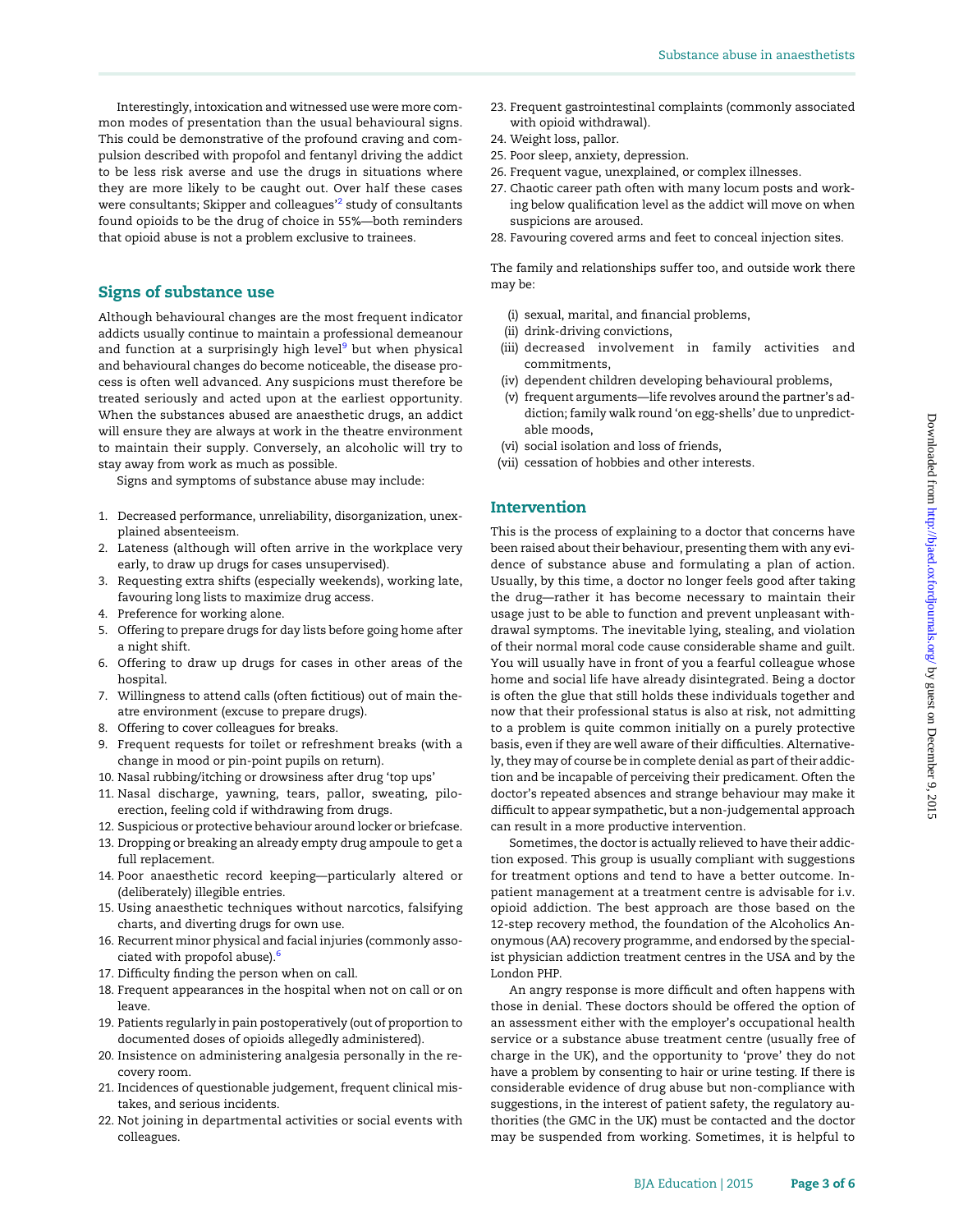stress that addiction is recognized as a disease for which there is treatment.

These meetings should not be conducted on a 1:1 basis, and never be 'corridor conversations'. Trainees should report suspicions to their College Tutor, Educational Supervisor, or other designated consultant mentor. Consultants and other non-training grades should speak to the Clinical Director, who should arrange to meet with the doctor equipped with names and phone numbers (see details below) of suitable contacts and have already been in touch with the occupational health department and/or a psychiatrist with expertise in addiction problems, who should also attend. The Australia and New Zealand College of Anaesthetists has recently recommended that there should be a consultant who is nominated as the Welfare Officer in each department, who may also be pivotal in the management of these cases.<sup>[10](#page-5-0)</sup>

Always be aware that the sick doctor's memory and comprehension of what has been said may not be 100% and it is important to end the meeting with a recap of what has been discussed. Finally, there is a real risk of self-harm after intervention and no doctors should be allowed to go 'home alone' after this initial meeting exposing the addict's problems. Before the meeting, in the UK, a member of the British Doctors and Dentists Group (BDDG) or Sick Doctors Trust (SDT) may be contacted for support. The doctor should see their GP or go into treatment as soon as possible, especially if drug or alcohol withdrawal is a risk.

## The role of medical regulators

The following comments regarding the role of regulators in dealing with doctors with substance abuse issues relate to the situation in the UK where the General Medical Council is the statutory body who regulate the medical profession.

If patient harm has occurred, the GMC must be contacted and the doctor excluded from the workplace. If there is evidence of drug abuse but non-compliance by the doctor during the intervention, GMC referral is also advised. Even if no patient harm has occurred, in the interests of patient safety, employers will usually exclude the doctor from the workplace until investigations are complete and a diagnosis confirmed. Some employers then make a decision about referral to the GMC at a later date or advise the doctor to self-refer. As a reminder, the GMC's publication Good Medical Practice (2013) states that 'If you have concerns that a colleague may not be fit to practise and may be putting patients at risk, you must ask for advice from a colleague, your defence body or us. If you are still concerned you must report this, in line with our guidance and your workplace policy, and make a record of the steps you have taken'.<sup>[11](#page-5-0)</sup>

Sometimes, when contacted for advice, or after self-referral, if all the conditions usually imposed on the registration of addicted doctors (e.g. attendance at peer support groups below) are being addressed, the GMC may suggest continuing to manage the problem at a local level with the support of the occupational health service and an addiction psychiatrist. Suspension of registration is not necessarily the rule, although it is often the case with all but the occasional relatively straightforward alcohol problem.

The GMC is particularly interested that the doctor displays insight into their problems and is willing to participate in remedial action. After referral or the first statutory hearing, if these prerequisites can be demonstrated, the GMC's sanctions may be a little more benevolent. The sanctions for doctors with substance abuse problems would appear to be rather varied. Suspension of registration for opioid addiction can be for 2 yr (but recently, the author has seen two cases back at work within a year). Some opioid-addicted doctors find the regular hair testing (paid for by the GMC) is a helpful deterrent.

The doctor is allocated two, sometimes three, psychiatrists (who may or may not be addiction specialists) and a case supervisor, all of whom submit reports before review GMC hearings. A doctor is permitted to take someone along as moral support to hearings (the BMA Doctors for Doctors Unit has recently been providing this at no cost to members). When suspended from clinical practice, most doctors cease their defence body subscriptions, but membership at the time of onset of the investigative process enables provision of legal representation at the GMC hearings.

Worthy of mention here is that the GMC regard the theft of drugs as a concomitant of addiction and when in recovery, the doctor is deemed to be honest again. This was highlighted at the Shipman Inquiry.<sup>[12](#page-5-0)</sup> If no patient harm has occurred, addiction is investigated as a health rather than conduct issue, even if a doctor has taken drugs from the workplace. Unfortunately, many employers still insist on reporting the doctor to the police for theft, and pursue the disciplinary route, which causes much added distress with court appearances and future difficulties with visa applications and working overseas.

Doctors who are recreational drug users and have been prosecuted by the police for possession are automatically reported to the GMC.

#### Relapse

A relapse is the return to substance use after a period of abstinence. It signifies that the individual still has a need for something to alleviate distress, usually because some important personal issues have not yet been addressed. For an opioid addict, abstinence must mean no alcohol either, which can be a pit-fall for many. The median time to relapse is 2.6 yr with a mortality of [13](#page-5-0)%, $4$  85% using the original drug of choice.<sup>13</sup> There is no place for minimizing the importance of a relapse by calling it 'a bit of a slip' and caution should be exercised in cases of poly-addiction that a doctor is using substances not included in their hair testing or not their main original drug of abuse. Examples of these 'crossaddictions' and behaviours are gambling, sex, excessive spending, and food. Compulsive behaviour around these activities can cause as much damage for the doctor's domestic and professional life as the original substance abuse.

Hair testing is preferable for opioid and propofol detection to verify the addict remains abstinent. It is more difficult to falsify than urine (which can be bought 'clean' or as reconstitutable powder on the Internet).

Reports of sustained abstinence by doctors in general are good—between 74% and [9](#page-5-0)0%.<sup>9</sup> In a literature review, Earley<sup>[14](#page-5-0)</sup> discusses some rather dismal earlier figures for anaesthetists. Skipper and colleagues'<sup>[2](#page-4-0)</sup> study, however, which excluded trainees, found anaesthetists had fewer positive chemical tests, no more relapses, and stayed in employment to the same degree as other doctors—76% remained working in anaesthesia. These good outcomes were attributed to them being in a nationally recognized recovery programme and being rigorously monitored.

In Bryson's<sup>3</sup> study, 73.3% of trainees remained in anaesthesia, with a 29% relapse rate and 3% mortality. Warner and colleagues<sup>[4](#page-4-0)</sup> also reported a 29% relapse rate, but higher mortality of 13%. Domino's study of all medical specialities found a slightly higher relapse rate in those returning to anaesthesia.<sup>[13](#page-5-0)</sup>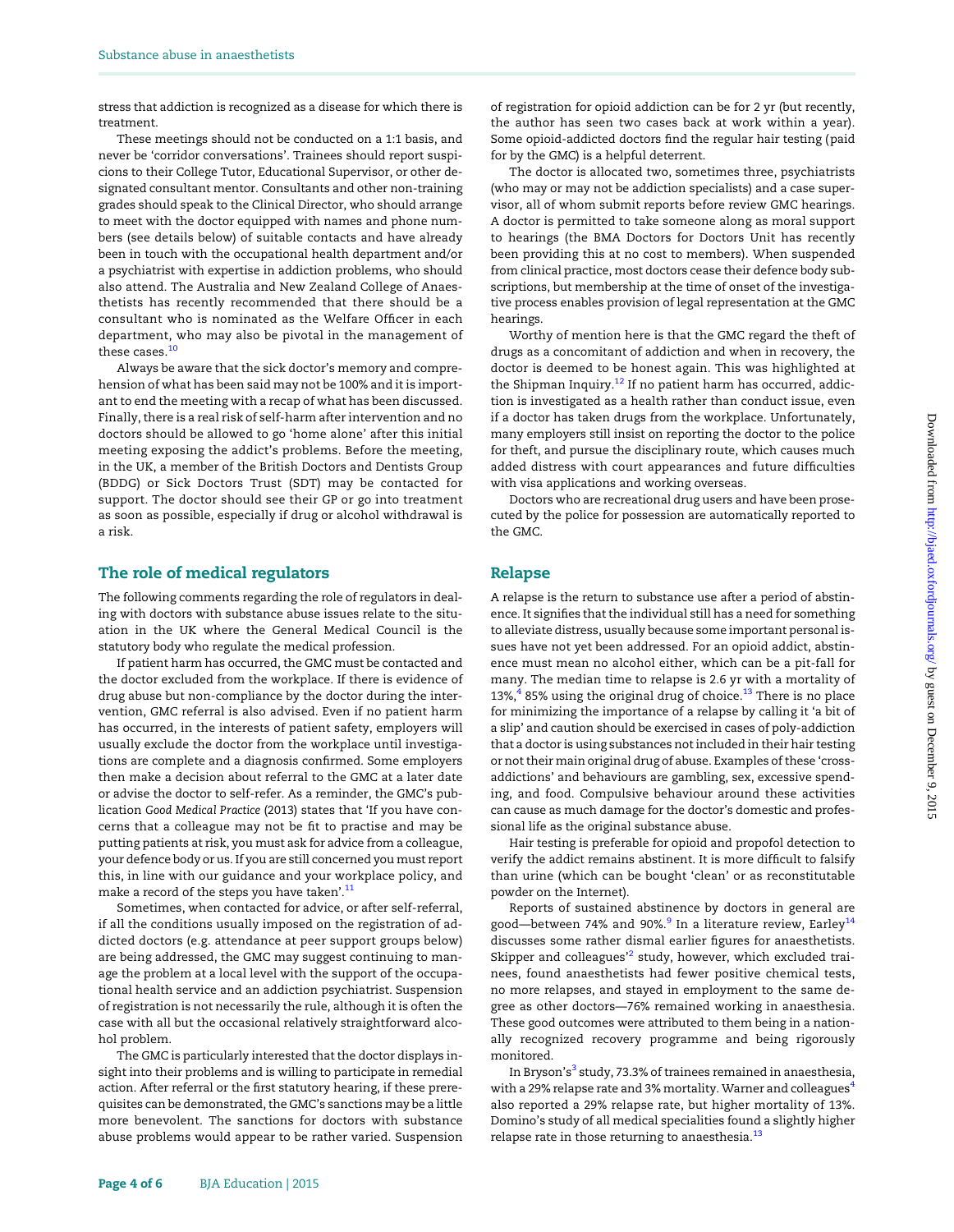<span id="page-4-0"></span>The predictors for a relapse/negative outcome are: $13,14$  $13,14$  $13,14$ 

- positive family history,
- co-morbid psychiatric disorder,
- i.v. opioid use,
- history of previous relapse.

## Back to work?

Addicts do not 'grow out of' drug dependence neither is the time spent in treatment a cure. Recovery is an ongoing process and not a nicely compartmentalized event and often requires major life changes. Whether substance abusing anaesthetists should continue in anaesthesia has provoked several recent articles which give an excellent overview of the debate.<sup>3,5,[9,14](#page-5-0)</sup>

At the Talbott Recovery Campus in Atlanta (which has extensive experience treating anaesthetists), several consultants formed an anaesthesia study group, publishing the Medical Personnel Addiction Recovery Inventory (MPARI) tool, $^{14}$  $^{14}$  $^{14}$  and building on the Angres Criteria (1998), which are used by many State Health Programmes in the USA to stratify the likelihood of returning to anaesthetic practice (D. Angres, Medical Director, Positive Sobriety Institute, Chicago, IL, USA, personal communication).

## Angres criteria

Category I—Certain return to anaesthesia immediately after treatment:

- Tremendous love for/commitment to anaesthesia
- Accepts and understands the disease
- Bonding with AA (or narcotics anonymous) and has a sponsor
- Strong family support
- Committed to recovery
- Balanced lifestyle
- No evidence of dual diagnosis, for example, bipolar disorder • Treatment team, anaesthetic department, and employer sup-
- port return

Category II—Possible return to anaesthesia (after some time away):

- Relapsed with recovery underway
- Dysfunctional but improving family situation
- Involved, but not bonded with AA/NA
- Improving recovery skills
- Some denial remains
- Mood swings without other psychiatric diagnosis

Category III—Redirect into another speciality:

- Prolonged i.v. use
- Prior treatment failure and relapses
- Disease clearly remains active
- Went into anaesthesia for drug access
- Dysfunctional family
- Non-compliant with regulatory bodies
- Poor recovery skills and no bonding with AA/NA, no sponsor
- Severe co-morbid psychiatric diagnosis

(Reproduced and adapted with permission, D. Angres).

These criteria are a guide only as there is no 'one size fits all' and each case should be judged individually. Simulation sessions as a prelude to recommencing clinical practice have been found to be very useful. Return to work should be gradual, with time allowed for GMC and other appointments; finishing work in time to attend AA if required is helpful. One difficulty has been finding departments willing to offer placements for trainees who have been dismissed from their original Deanery.

The high mortality from both drug use and suicide remains a difficult problem. Hopefully, as awareness, education, and case management improve, those in the throes of addiction who so often see no future ahead may begin to see some hope and ultimately more anaesthetists can return to work and lead productive and contented lives once again.

## Contact details of UK drug dependency support organizations for doctors

#### Practitioner health programme (PHP)

#### <http://www.php.nhs.uk/>

A confidential NHS funded service open to doctors and dentists living in the London area (although the service does provide telephone advice only for those outside of London).

#### Sick Doctors Trust (SDT)

#### <www.sick-doctors-trust.co.uk>

An independent charity, providing a 24 h helpline manned by doctors who are in recovery from addiction themselves. It provides support to doctors who think they may have a problem with their use of alcohol or other drugs. The helpline also accepts calls from family and colleagues.

### The British Doctors and Dentists Group (BDDG)

#### <www.bddg.org>; <http://www.bddg-london.org/>

A UK-wide network of 18 groups of doctors and dentists in recovery from addiction. Callers can be put in touch with another doctor near to their home (in some cases, an anaesthetist) who may then introduce them to their local group. Doctors under GMC sanctions are often required to attend these groups as conditions of their continued registration.

## Declaration of interest

The author is a Trustee with the charity, the Sick Doctors Trust.

### References

- 1. Booth JV, Grossman D, Moore J et al. Substance abuse among physicians: a survey of academic anesthesiology programs. Anesth Analg 2002; 95: 1024–30
- 2. Skipper GE, Campbell MD, DuPont RL. Anesthesiologists with substance use disorders: a 5-year outcome study from 16 state physician health programs. Anesth Analg 2009; 109: 891–6
- 3. Bryson EO. Should anesthesia residents with a history of substance abuse be allowed to continue training in clinical anesthesia? The results of a survey of anesthesia residency program directors. J Clin Anesth 2009; 21: 508–13
- 4. Warner DO, Berge K, Sun H et al. Substance use disorder among anesthesiology residents, 1975–2009. J Am Med Assoc 2013; 310: 2289–96
- 5. Oreskovich MR. Anesthesiologists recovering room chemical dependency: can they safely return to the operating room? Mayo Clin Proc 2009; 84: 576–80